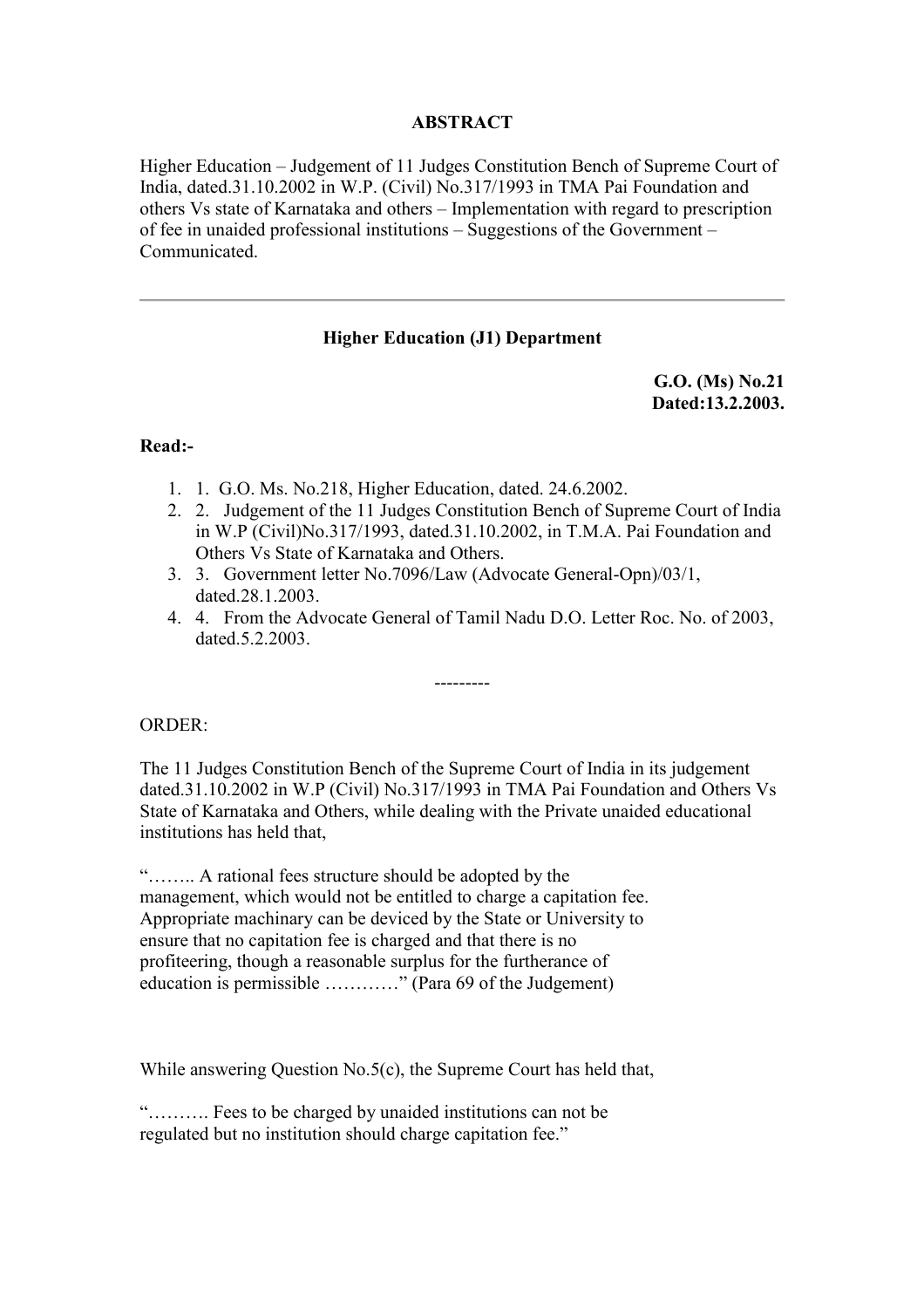2. The Government are conscious to the fact that the law declared by the Supreme Court binds everyone and the Government are bound to follow it. Before taking any firm decision with reference to the implementation of the law laid down by the Supreme Court mentioned in para 1 above, it was thought better to ascertain the views of the managements of the unaided professional colleges. Accordingly, the Government held a meeting with the managements of the unaided professional colleges in the State on 3.2.2003. About 200 managements of the colleges, both minority and non-minority have attended the meeting. Among other things, one of the views expressed by them relates to the prescription of fee to be charged by them from the students. Government also requested them to furnish their views in writing in the prescribed format on this point on or before 6.2.2003. Till 10.2.2003, 90 colleges have sent their views in writing. Out of the above,

- 1. (i) Majority of the managements have said that fees may be prescribed between Rs.35,000/- to Rs.40,000/-
- 2. (ii) Some managements have suggested prescription of fee as Rs.30,000/-.
- 3. (iii) Some managements have suggested a fee of Rs.49,000/-
- 4. (iv) Some managements have suggested a fee of Rs.42,000/-
- 5. (v) Some managements have suggested prescription of two categories of fees Rs.20,000/- to Rs.35,000/- as free seat and Rs.40,000/- to Rs.48,000/- as payment seat.

3. The Government examined the views expressed by the unaided professional institutions within the ambit of the law declared by the Apex Court and they have decided to issue necessary executive orders for the implementation of the law declared by the 11 Judges Constitution Bench of the Supreme Court of India in T.M.A.Pai Foundation case. They accordingly direct that, the Government need not fix the fee to be charged by the unaided professional institutions. However they advise the managements to consider fixing the fee as Rs.30,000/- per annum and further advise that meritorious students selected through the Single Window System be given some concession say Rs.5000/- in the rate of fee.

4. The Government direct that the orders issued in the G.O. first read above stand modified to the extent ordered in para 3 above in so far as it relates to unaided professional institutions including Polytechnic Colleges and Hotel Management and Catering Technology Institutions.

5. As per Section 3 of the Tamil Nadu Educational Institutions (Prohibition of Collection of Capitation Fee) Act, 1992, (Tamil Nadu Act 57 of 1992), Collection of Capitation fee is prohibited. The Government therefore direct that as per Section 7 and 8 of the Act, action will be pursued against the persons responsible for the violation of the provisions of the Act.

(By order of the Governor)

**V.K.SUBBURAJ,**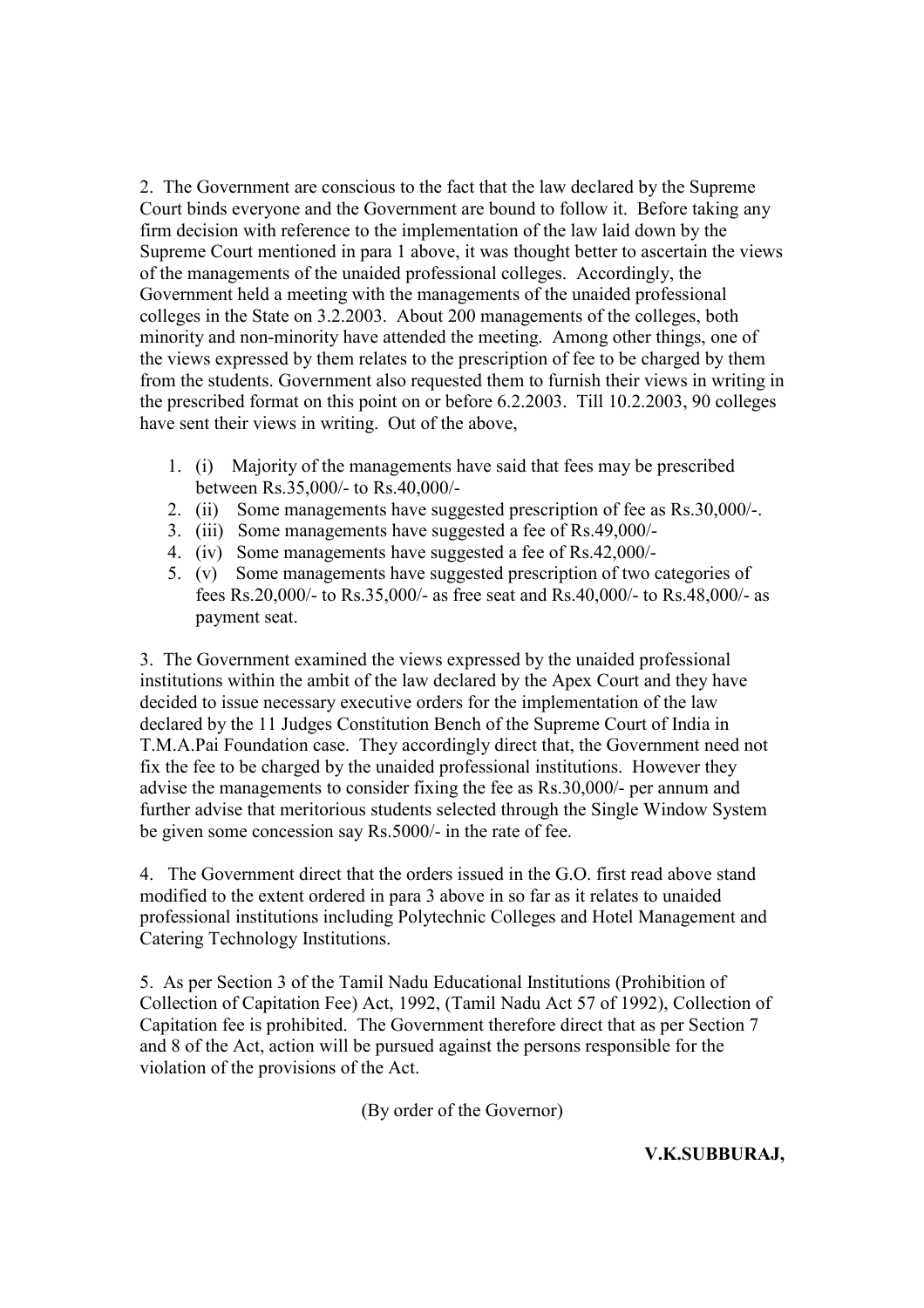#### **SECRETARY TO GOVERNMENT.**

To

The Director of Technical Education , Chennai-25 The Registrar, Anna University, Chennai-25 The Director of Medical Education,Chennai-6 The Director of Agriculture, Chennai-6 The Director of Animal Husbandry, Chennai-The Registrars of all Universities of Tamil Nadu The Chairman/Chairperson of all the unaided professional colleges. through (The Director of Technical Education, Chennai-25 The Director of Medical Education,Chennai-6, The Director of Legal Studies, Chennai, The Director of Agriculture, Chennai, The Director of Animal Husbandry, Chennai)

## Copy to

The Registrar General, Supreme Court of India, New Delhi The Registrar General, High Court of Madras,Chennai-104 The Advocate General of Tamil Nadu, High Court of madras, Chennai-104 The Special Government Pleader(Education), High Court of Madras, Chennai.104. The Ministry of Human Resource Development, New Delhi. The Chairman, All India Council for Technical Education, New Delhi The Regional Officer, Southern Region, All India Council for Technical Education,